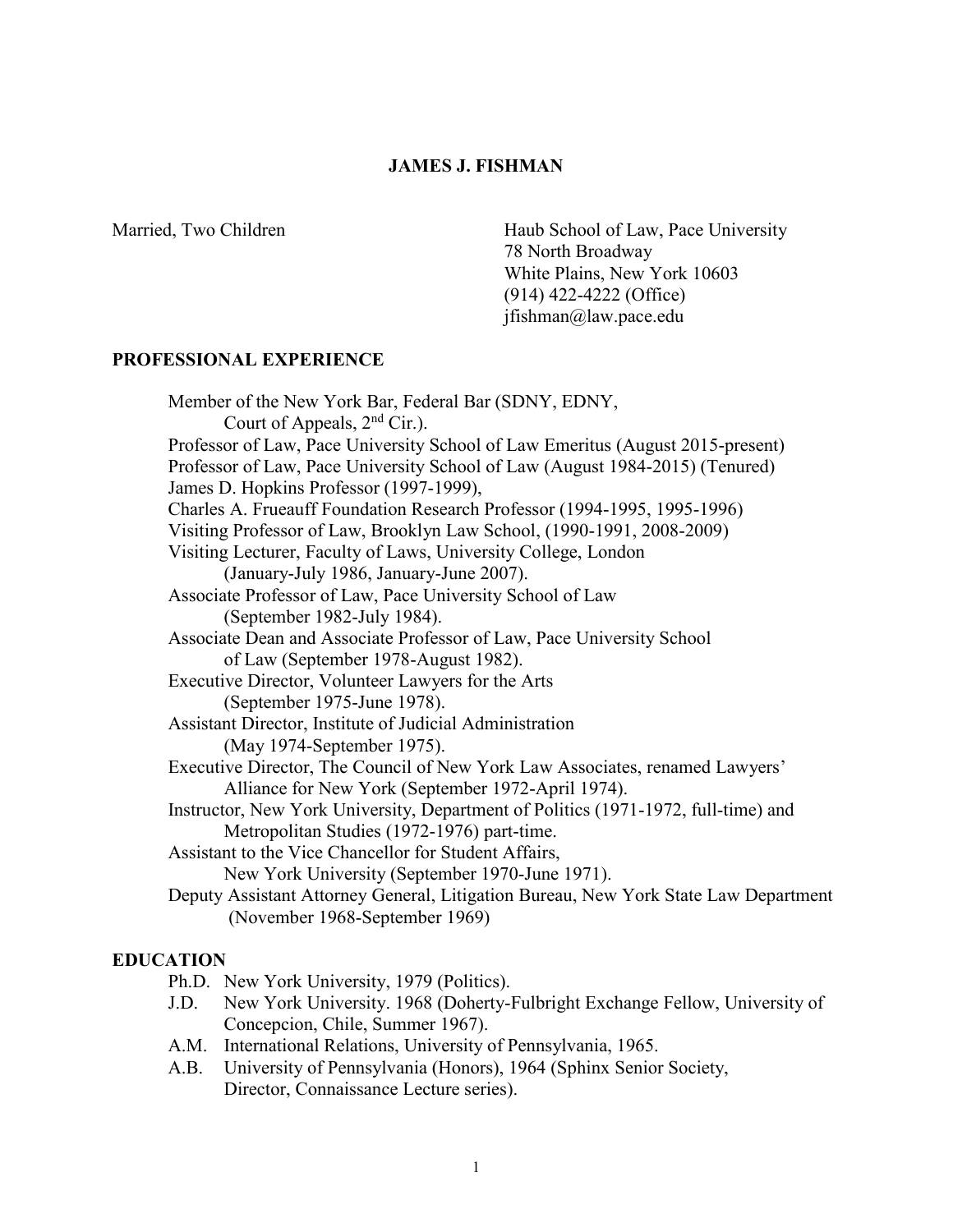### **PUBLICATIONS**

Books:

- with Bjorklund and Kurtz, New York Nonprofit Law and Practice (Newark: Lexis 3rd ed. 2015; & Annual Supplement)
- The Faithless Fiduciary and the Quest for Charitable Accountability: Charitable Scandal and Regulatory Reform 1200-2000 (Durham: Carolina Academic Press, 2007) [Reviewed 121 Harv. L. Rev.684 (2007); 43 Real Prop. Tr. & Est. L.J. 797 (2009)]
- with Schwarz and Mayer Cases and Materials on Nonprofit Organizations, (New York: Foundation Press,  $5<sup>th</sup>$  ed. 2015) with separate statutory supplement and teachers manual; & Annual Supplement.)
- with Schwarz and Mayer Taxation of Nonprofit Organizations (New York: Foundation Press 4th ed. 2015; and Annual Supplement)
- The Transformation of Threadneedle Street The Deregulation and Reregulation of Britain's Financial Services, (Durham: Carolina Academic Press, 1993). [Reviewed 48 Business Lawyer 1753-1759 (1993)]
- with Kalodner et al. Limits of Justice: Courts' Roles in Desegregation of Education Litigation, (Cambridge: Ballinger, 1978).
- with Kaufmann, ed. Practicing Law in New York City, (N.Y., Council of N.Y. Law Associates, 1974).

# Articles:

- "The Private Foundation Rules at Fifty: How Did We get them and Do They Meet Current Needs?", Forthcoming, Pittsburgh Tax Rev. 2020
- "How Big Is Too Big: Should Certain Educational Endowments' Net Investment Income Be Subject to Tax?"28 Cornell J. of Law & Public Policy 159 (2019)
- "Rethinking Riley: Applying Intermediate Scrutiny and Commensurate Standards to Judicial Evaluation of Regulation of Charitable Solicitation", 25 George Mason Law Review 471 (2018)
- "Who Can Regulate Fraudulent Charitable Solicitation", 13 Pitt. Tax Rev. 1 2015)
- "What Went Wrong: Prudent Management of Endowment Funds and Imprudent Endowment Investing Policies", 40 J. College & University Law 199 (2014)
- "The Federalization of Nonprofit Regulation and Its Discontents", 99 Kentucky Law Review 799 (2011)
- "Stealth Preemption: The IRS's Corporate Governance Initiative",29 Va. Tax Rev. 101 (2010)
- "A Survey of Private Corporate, Trust and Tax Law in the United States Relating To Nonprofit Organizations" in Comparative Corporate Governance of Non-Profit Organizations, Von Hippel ed. (Cambridge Univ. Press,) 2010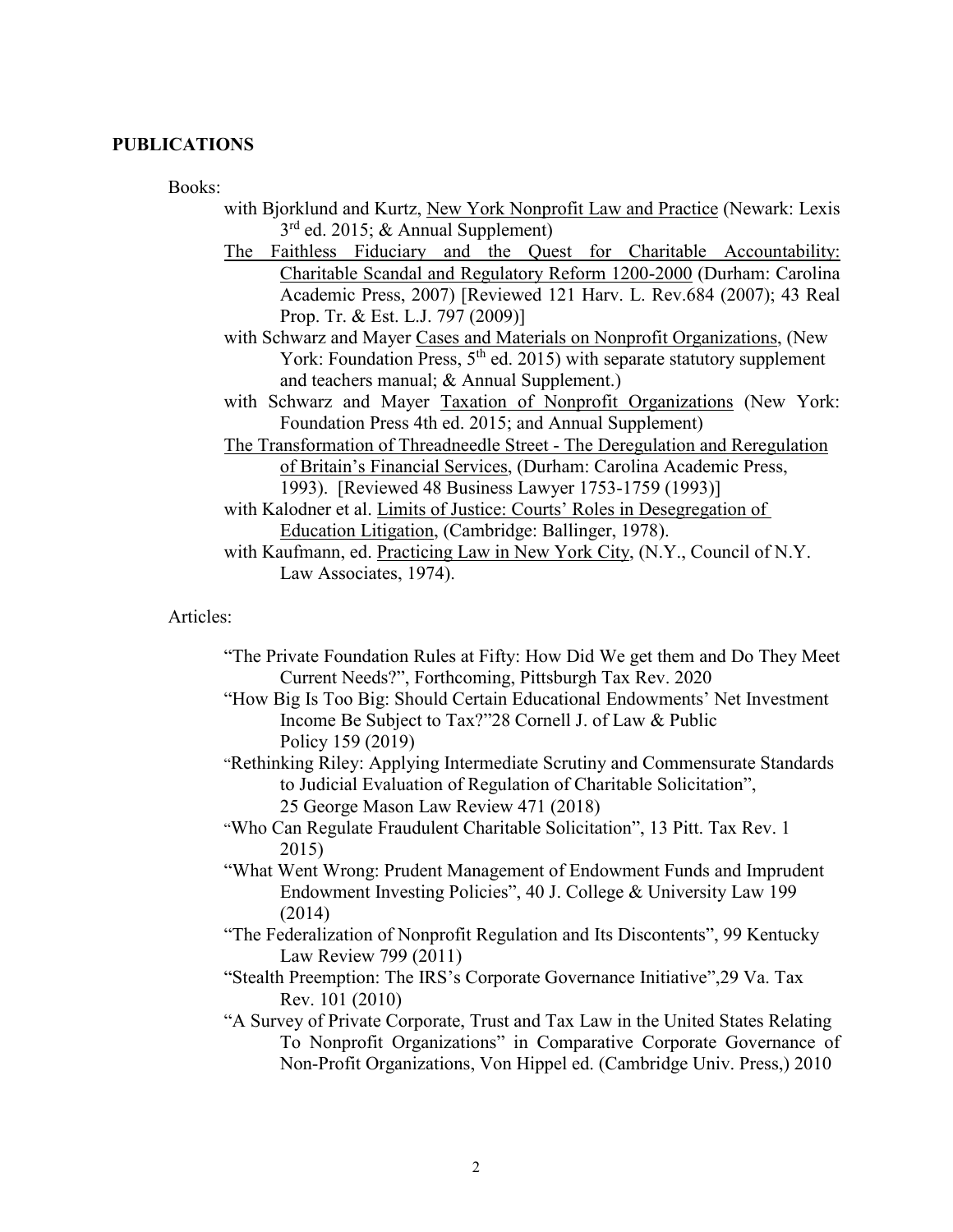- "Wrong Way Corrigan and Recent Developments in Nonprofit Landscape: A Need for New Legal Approaches", 76 Fordham Law Review 567 (2007)
- "Charitable Accountability and Reform in Nineteenth Century England: The Case of the Charity Commission", 80 Chicago-Kent Law Review 101 (2005)
- "Charity Scandal as a Catalyst of Literary Imagination and Legal Change in Nineteenth Century England", 2005 Michigan State Law Review 1 (2005)
- "Tenure: Endangered or Evolutionary Species", 2005 Akron Law Review 101 (2005)

"Joseph Baxendale", 11 Texas Wesleyan Law Review 249 (2005)

"Improving Charitable Accountability", 62 Maryland Law Review 218 (2003)

- "Tenure and Its Discontents", 21 Pace Law Review 159 (2000).
- "Checkpoints on the Conversion Highway: Some Trouble Spots in the Conversion of Nonprofit Health Care Organizations to For-profit Status, 23 J. Corporation Law, 702 (1998).
- "From Charity to Commerce: Nonprofit Healthcare Conversions," 5 The Charity Law & Practice Rev. 21 (1997)
- "A Comparison of Enforcement of Securities Laws Violations in the U.K. and the U.S.," 14 The Company Lawyer 163 (1993)

"Enforcement of Securities Laws Violations in the United Kingdom", 9 Int'l Tax & Bus. Lawyer (Boalt Hall) 131 (1991).

With Lawrence Strauss, "Endless Journey: Integration and the Provision of Equal Educational Opportunity in Denver's Public Schools," 32 Howard L.J. 627 (1989) abridged and reprinted in Flicker, ed. Courts' Roles in Education Litigation (Phila: Temple Univ. Press 1990).

"Standards of Conduct for Directors of Nonprofit Corporations," 7 Pace L. Rev. 389 (1986).

"The Development of Nonprofit Corporation Law and An Agenda for Reform," 34 Emory L. J. 617 (1985).

"Educational Vouchers: An Idea Whose Time has Come and Gone?" 15 Urban Lawyer 1 (1983).

"The Social and Occupational Mobility of Prosecutors: New York City" in McDonald ed. The Prosecutor (Beverly Hills: Sage, 1979).

"The Emergence of Art Law" 26 Cleveland State Law Review 481 (1977). Reprinted in materials for a conference on "Emerging Issues in Art Law" sponsored by the Committee on Art Law of the Association of the Bar of the City of New York and Volunteer Lawyers for the Arts, January, 1979.

With Susan Metzger, "Protecting America's Cultural and Historical Patrimony," 4 Syracuse Int'l. L. & Com. 57 (1976).

Updated and abridged by Fishman and reprinted in III Art & The Law I (1977).

Update excerpted and reprinted in Merryman and Elsen, Law Ethics and the Visual Arts: Cases and Materials

(Matthew Bender 1979).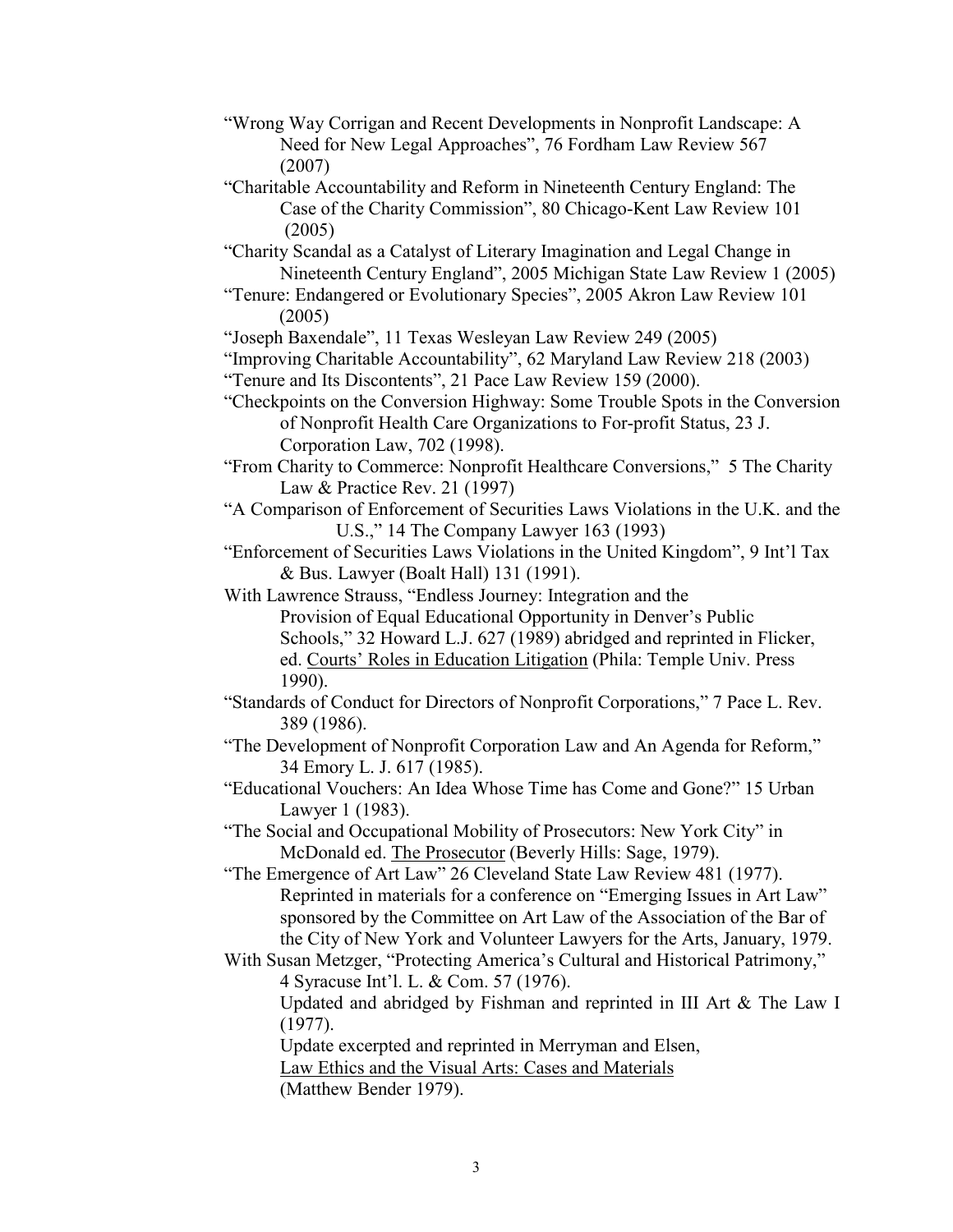### **ACADEMIC PRESENTATIONS 2008-2020**

.

- Symposium University of Pittsburgh Law School: Fiftieth Anniversary of the Private Foundation Rules, November 2019 *The Private Foundation Rules at Fifty: How Did We get them and Do They Meet Current Needs?*
- AALS Annual Meeting January 2019 *How Big is Too Big*: *Should Certain Higher Educational Endowments' Net Investment Income Be subject to Tax?*
- Nonprofit Institute, New York City Bar Association April 2018 *How Big is Too Big*: *Should Certain Higher Educational Endowments' Net Investment Income Be subject to Tax?*
- AALS Annual Meetings January 2017, 2019 *Transitions: Preparing for Life Beyond the Academy*
- Wilson Center Pace University October 2016 *The Trump Foundation, The Clinton Foundation and the 2016 Election: What Does All This Mean for Philanthropy?*
- Law and Society Association Annual Meeting May 2015 *Who Can Regulate Fraudulent Charitable Solicitation*
- AALS Annual Meeting, January 2015 *Who Can Regulate Fraudulent Charitable Solicitation,* presented at a joint program of the Sections on Taxation and Nonprofit and Philanthropy Law
- Law and Society Association Annual Meeting, June 2013 "What Went Wrong: Prudent Management of Endowment Funds and Imprudent Endowment Investing Policies"
- Columbia Law School, February 2013 Charities Regulation and Oversight Project Policy Conference: The Future of State Charities Regulation and Enforcement-Presentation on "Strange Silence: Attorneys General Reaction to Improper Preemption of State Nonprofit Governance Standards."
- AALS Annual Meeting 2011- Section on Nonprofit and Philanthropy Law Commentator on Papers Relating to "The Federalization of Nonprofit and Charity Law"
- Law & Society Annual Meeting 2010- Presentation on Stealth Preemption: The IRS's Corporate Governance Initiative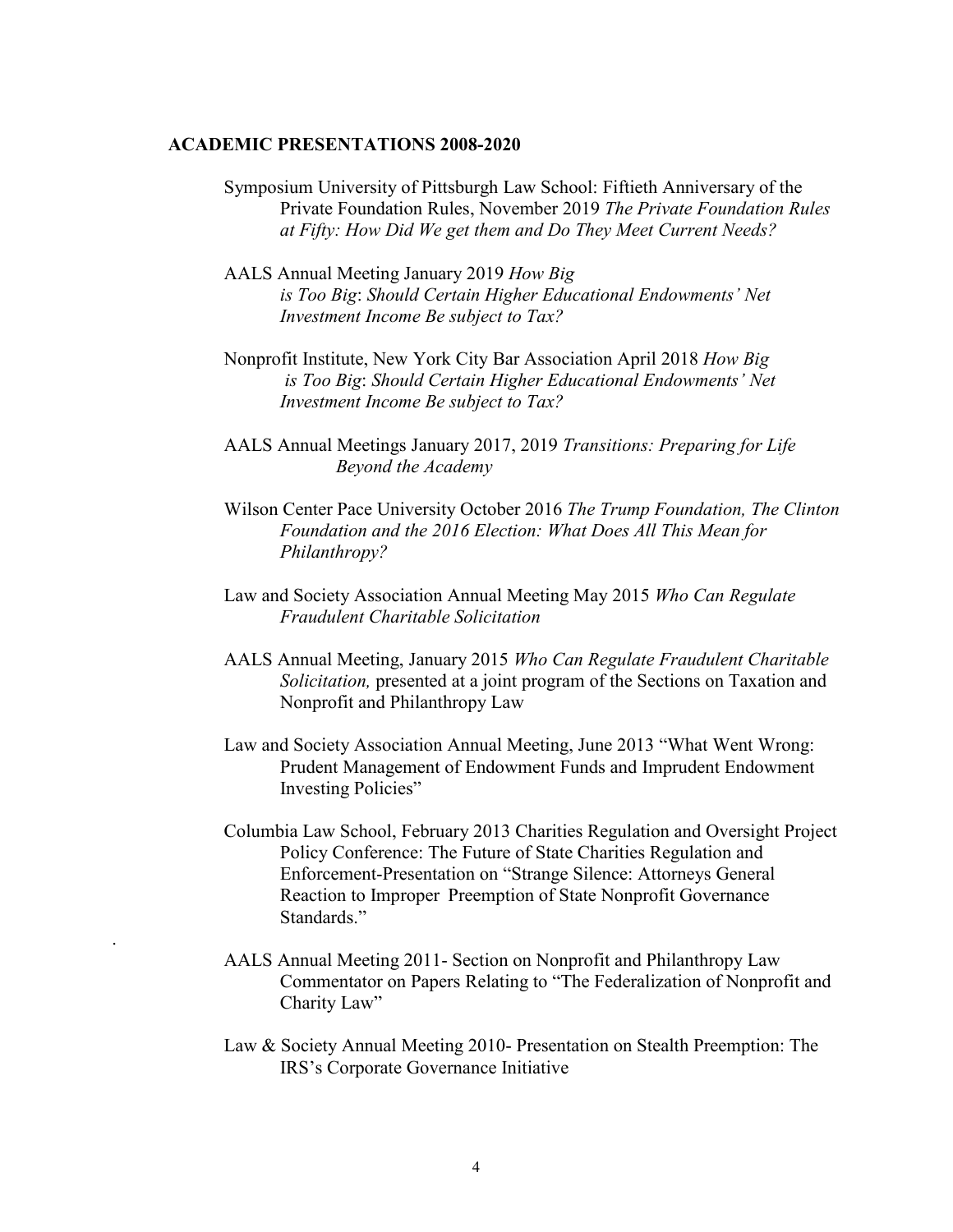- AALS Annual Meeting 2009 Section on Nonprofit and Philanthropy Law Chair of Panel on Panel on New Research in Nonprofit Law
- Law & Society Meeting 2008 Presentation on "The Faithless Fiduciary and the Elusive Quest for Nonprofit Accountability" in Author Meets Reader discussion of book.
- Columbia Law School, March 2008 Charities Law Conference-Panel on GOVERNANCE ISSUES THAT MAY TRIGGER AG INVOLVEMENT-Presentation on "Criteria to Consider for Attorney General Involvement." Paper became part of Conference Proceedings.
- AALS Annual Meeting 2008 Section on Nonprofit and Philanthropy Law**:** Participant on Panel: "Roundtable on Nonprofit and Philanthropy Law Scholarship"

# **CONTINUING LEGAL EDUCATION MATERIALS AND PRESENTATIONS:**

- "What Do We Mean by 'Nonprofit'", Introduction to Non-profit Organizations Law, New York City Bar Association 2013, 2014, 2016- 2020
- "The Charitable Deduction: Your Money or Uncle Sam's?" Nonprofit Institute, New York City Bar Association (2014)
- "Do Neutrals Care About the Law, Securities Arbitration 2011, Practicing Law Institute, 2011
- "The IRS's Corporate Governance Initiative: Recommendations For Medium And Smaller Nonprofits", Advising Nonprofit Organizations, Practicing Law Institute, 2009
- "Fiduciary Responsibilities: A Review of General Responsibilities" Profitable Information for the Nonprofit, New York City Bar Association, 2003

,

- "Fiduciary Responsibilities". Hot Topics in Non-Profit Organizations: What You Need to Know Now, Association of the Bar of the City of New York, 2002
- "Director and officer Liability and Governance Problems and How to Avoid Them", Operating a Nonprofit Organization, Association of the Bar of the City of New York, 2001
- "Obtaining Tax Exempt Status From Taxing Authorities", Forming and Advising Non-Profit Organizations in New York State, Association of the Bar of the City of New York (1999 & 1997 editions).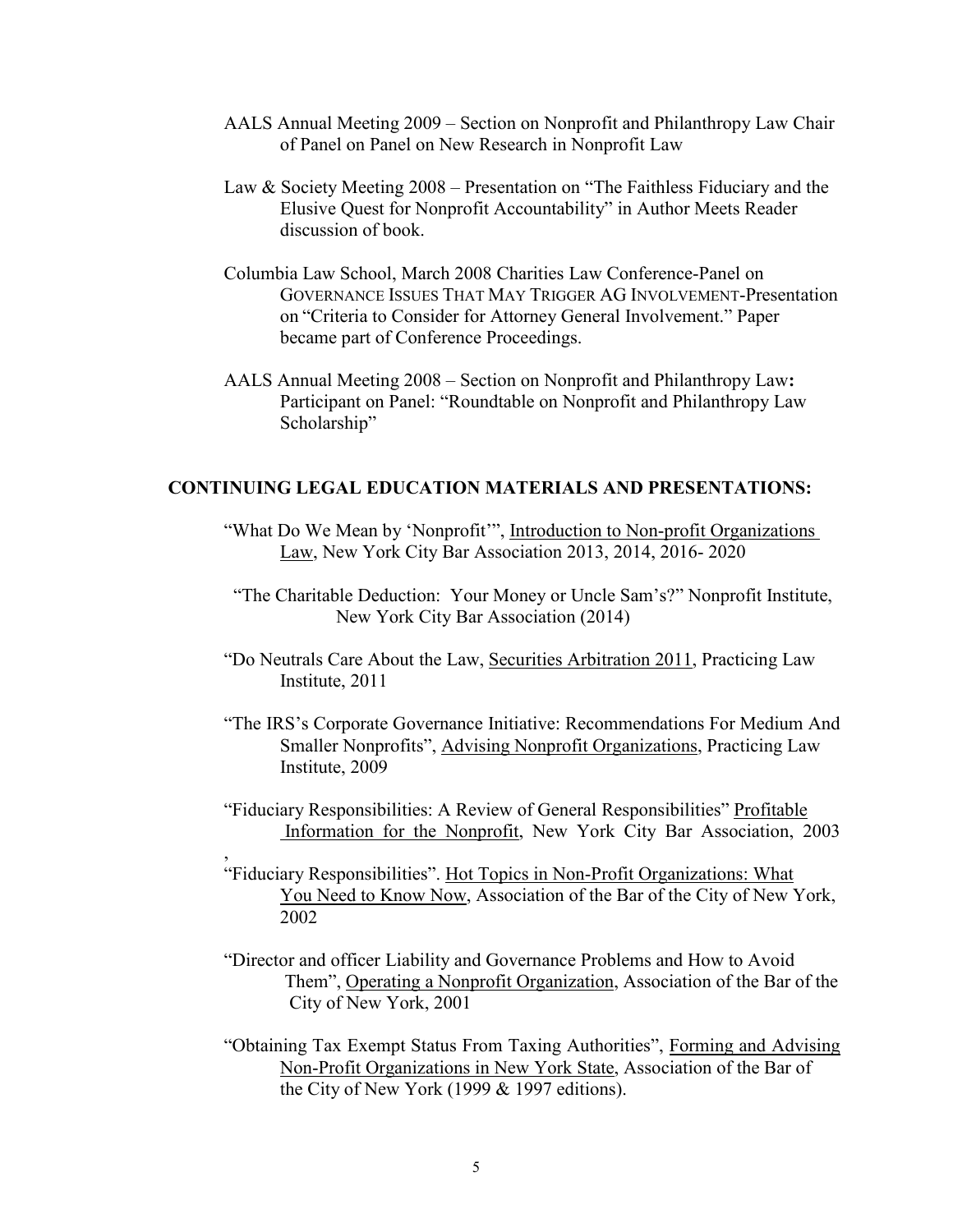- "Director and Officer Governance Problems and How to Avoid Them," 26<sup>th</sup> Conference on Tax Planning for 501©(3) Organizations, (Matthew Bender 1998).
- With Michael Cooney & Ronald Gross, "Operating the New York Not-for-Profit Organization: Governance Issues", in New York State Bar Association, Forming and Advising the New York Not-For-Profit Organization (1993).
- Ed. The Arts and the Law, materials prepared for a conference on "The Arts and the Law" sponsored by the Committee on Art Law of the Association of the Bar of the City of New York and Volunteer Lawyers for the Arts (December 1977).

Newspaper Columns, On Line Essays:

- "For-profit Philanthropy: An Oxymoron", *See Also*, Texas L. Rev. 2010 available at http://www.texaslrev.com/seealso.
- "Taking a Lesson from New York's Billion-Dollar Blue Cross Heist," Chronicle of Philanthropy, February 21, 2002, p. 38
- "China Ventures: Caveat Investor," The Asian Wall Street Journal, January 7, 1980, p. 10.
- Occasional Columns in the New York Law Journal (1972-1978).

Book Reviews:

- "Honorable Justice: The Life of Oliver Wendell Holmes" 10 Pace L. Rev. 625 (1990).
- "Law, Ethics, and the Visual Arts and Art Law: Rights and Liabilities of Creators and Collectors," 8 Pace L. Rev. 303 (1988).
- "The Berne Convention for the protection of literary and artistic works: 1886-1986," 18 J. Arts Management & L. 82 (1988).
- "Educational Policy Making and the Courts", 4 Pace L. Rev. 195 (1983).
- "The Deskbook of Art Law and Law Ethics and the Visual Arts," 10 Connecticut Law Review 742 (1978).
- "Recent Books on African Law" Journal of Modern African Studies, December, 1971.

# **SUBJECTS**

Advanced Contracts (Seminar)

Agency, Partnerships & Limited Liability Companies

Contracts

Corporations and Partnerships

Corporate Finance

International Finance

Law and the Visual Arts (Seminar)

Law and Education (Seminar)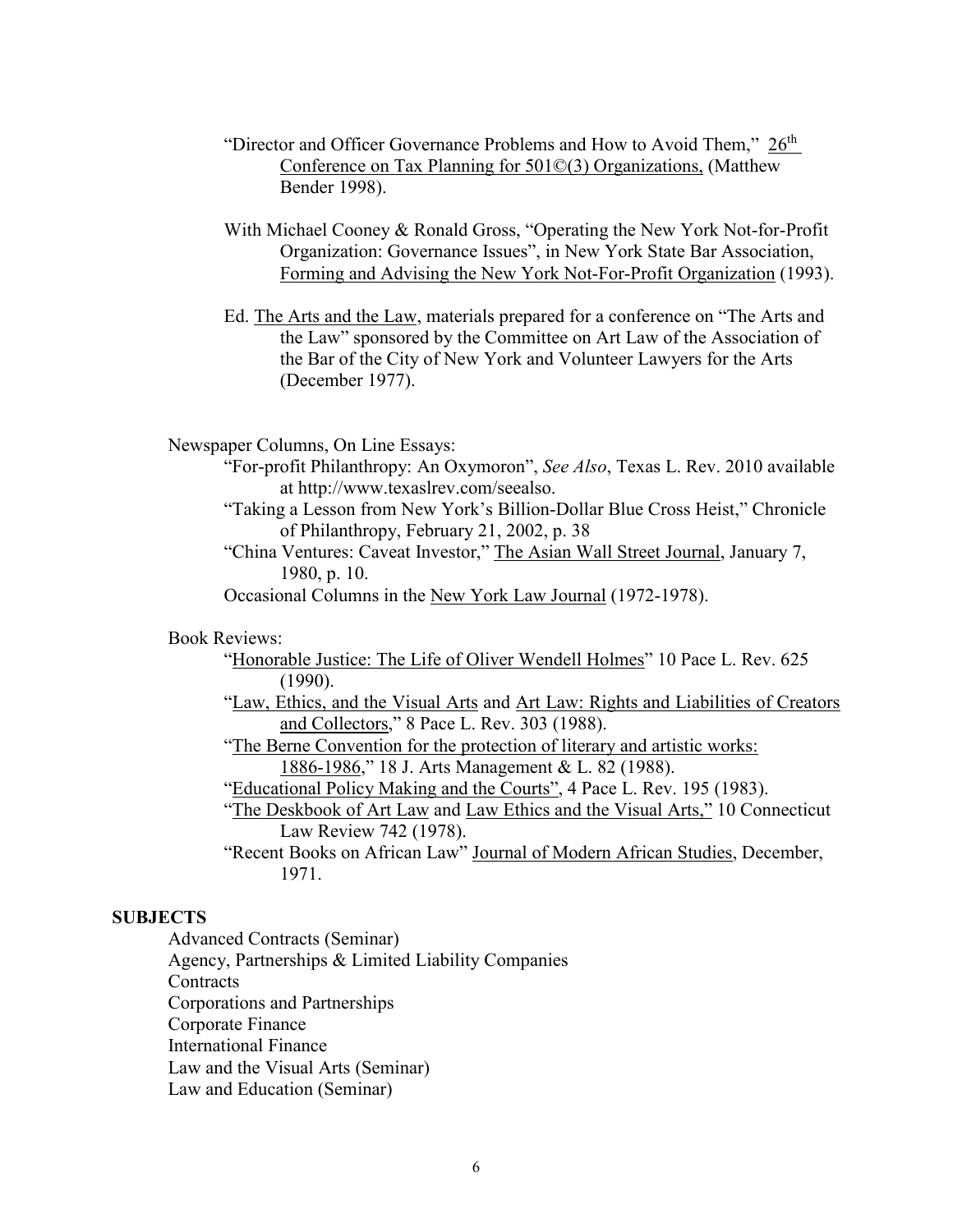Legal Method Nonprofit Organizations Remedies Sales

### **PROFESSIONAL ORGANIZATIONS**

 American Bar Association, Member: Committee on Federal Regulation of Securities, Subcommittee on International Securities Matters (1992-3) Committee on Nonprofit Corporations, (1992-6) New York City Bar Association, Member: Committee on Corporations (2003-2004) Committee on Nonprofit Organizations (1991-1994, 1996-1999, 2000-2003, 2005-2008, 2011-2014, 2016-2019) Committee on the Library (1980-1983, 1994-1996); Committee on the Second Century (1972-1978, 1987-1990); Committee on Art Law (1977-1980, 1986-1989, 2008-2010); Special Committee on Education and the Law (Chair 1981-1984; member 1985-1987); Joint Committee on the Legal Referral Service (1978-1981); Committee on Philanthropic Organizations (1978-1979); Committee on Civil Rights (1973-1976); Special Committee on Demonstration Observation (1972-1973). National Association of Securities Dealers Neutrals Panel (renamed Financial Industry Regulatory Association)

#### **MISCELLANEOUS**

American Bar Association Business Law Section Nonprofit Organizations Committee's Outstanding Academic Award for "distinguished academic achievement contributing to the nonprofit sector through scholarly work." (2010) Speaker, "Foundation Governance" UBS Philanthropy Forum, Cancun Mexico (2010) Board of Directors, New York Common Pantry (2018-Present) Trustee, Peter B. Carter Trust (2017-Present) Board of Directors, Lotos Foundation (2016-Present) Secretary Board of Directors, Trollope Society U.S.A. (2016-present) Board of Directors, New York Common Pantry (2018-present) Board of Directors, Cornwall Foundation (2005-2012) Vice-President Board of Directors, Opus 118, the Harlem School of Music (2005-2011) Board of Directors, Youth Advocacy Center (2003-2008) Board of Directors, New York Common Pantry (2017-Present) Fulbright Senior Specialist Panel (2001-2005)